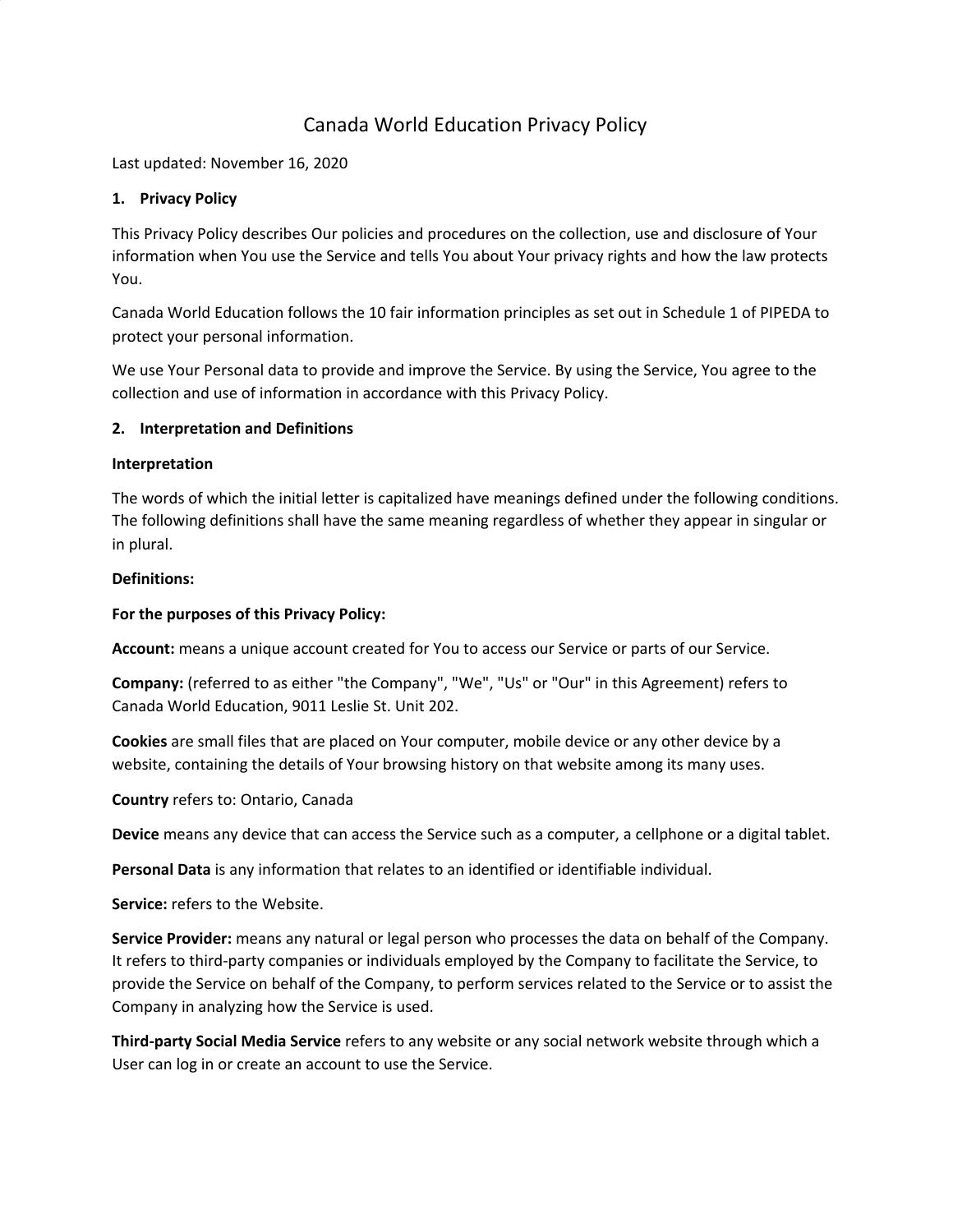**Usage Data** refers to data collected automatically, either generated by the use of the Service or from the Service infrastructure itself (for example, the duration of a page visit).

**Website** refers to Canada World Education, accessible from "cwelearn.com".

You means the individual accessing or using the Service, or the company, or other legal entity on behalf of which such individual is accessing or using the Service, as applicable.

3. **Consent**:

Knowledge and consent are required for the collection, use or disclosure of Personal Information except where required or permitted by law. By completing the forms provided in any of our web pages, or any other digital advertisements produced by CWE you are consenting to the collection of your information by CWE. Providing us with your Personal Information is always your choice. However, your decision not to provide certain information may limit our ability to provide you with our products or services. We will not require you to consent to the collection, use, or disclosure of information as a condition to the supply of a product or service, except as required to be able to supply the product or service.

# **4. Collecting and Using Your Personal Data**

Types of Data Collected

Personal Data

While using Our Service, We may ask You to provide Us with certain personally identifiable information that can be used to contact or identify You. Personally identifiable information may include, but is not limited to:

Email address

First name and last name

Phone number

Usage Data

### **5. Limiting Collection**

The Personal Information collected will be limited to those details necessary for the purposes identified by us. With your consent, we may collect Personal Information from you in person, over the telephone or by corresponding with you via mail, facsimile, or the Internet.

### **6. Usage Data**

Usage Data is collected automatically when using the Service and is not Controlled by CWE. Usage data may include information such as Your Device's Internet Protocol address (e.g. IP address), browser type, browser version, the pages of our Service that You visit, the time and date of Your visit, the time spent on those pages, unique device identifiers and other diagnostic data.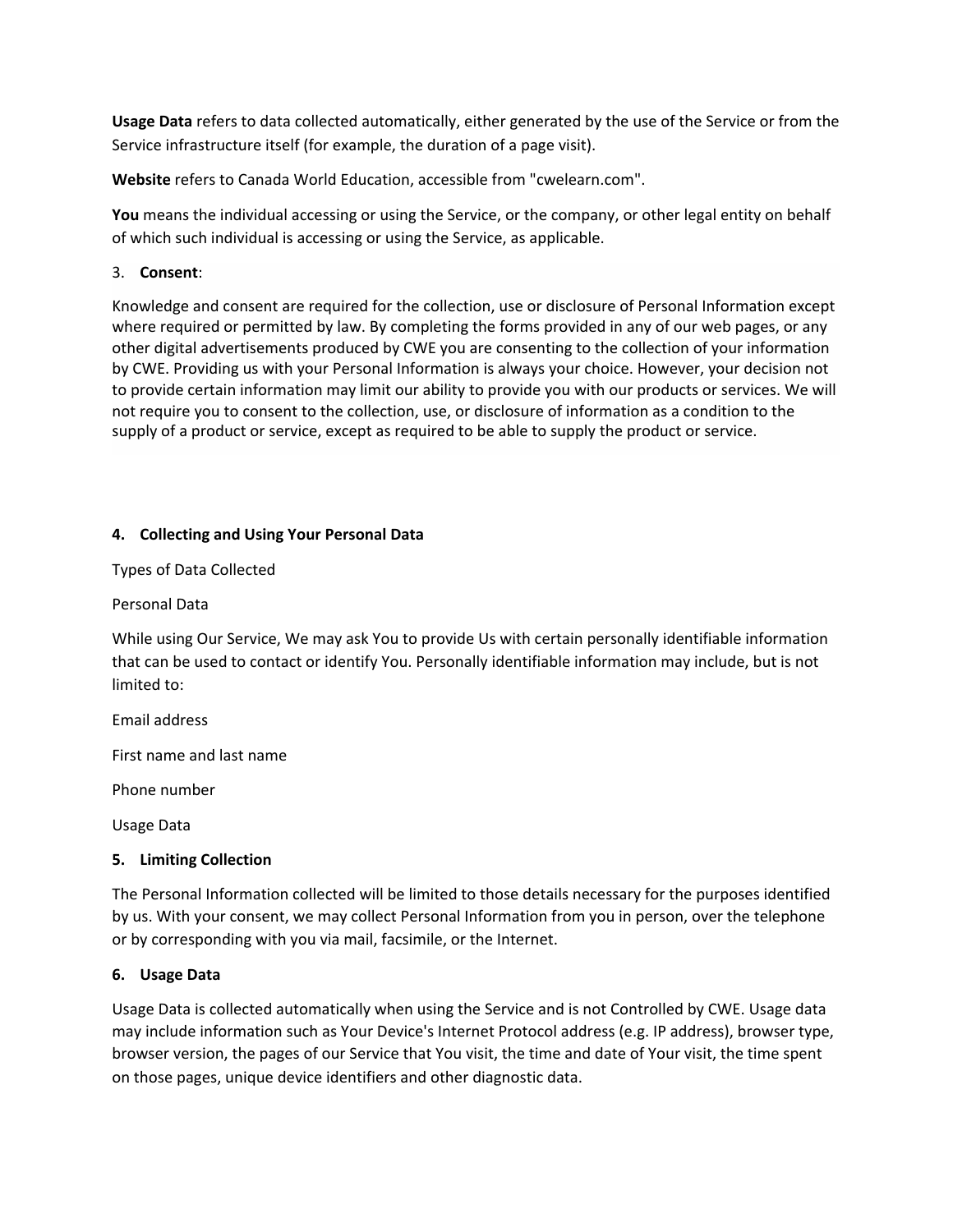When You access the Service by or through a mobile device, We may collect certain information automatically, including, but not limited to, the type of mobile device You use, Your mobile device unique ID, the IP address of Your mobile device, Your mobile operating system, the type of mobile Internet browser You use, unique device identifiers and other diagnostic data.

We may also collect information that Your browser sends whenever You visit our Service or when You access the Service by or through a mobile device.

# **7. Tracking Technologies and Cookies**

We use Cookies and similar tracking technologies to track the activity on Our Service and store certain information. Tracking technologies are used to collect and track information and to improve and analyze Our Service. The technologies We use may include:

Cookies or Browser Cookies. A cookie is a small file placed on Your Device. You can instruct Your browser to refuse all Cookies or to indicate when a Cookie is being sent. However, if You do not accept Cookies, You may not be able to use some parts of our Service. Unless you have adjusted Your browser setting so that it will refuse Cookies, our Service may use Cookies.

Flash Cookies. Certain features of our Service may use local stored objects (or Flash Cookies) to collect and store information about Your preferences or Your activity on our Service. Flash Cookies are not managed by the same browser settings as those used for Browser Cookies. For more information on how You can delete Flash Cookies, please read "Where can I change the settings for disabling, or deleting local shared objects?" available at

# **8. Use of Your Personal Data**

The Company may use Personal Data for the following purposes:

**To provide and maintain our Service**, including to monitor the usage of our Service.

**To manage Your Account:** to manage Your registration as a user of the Service. The Personal Data You provide can give You access to different functionalities of the Service that are available to You as a registered user.

**For the performance of a contract:** the development, compliance and undertaking of the purchase contract for the products, items or services You have purchased or of any other contract with Us through the Service.

**To contact You:** To contact You by email, telephone calls, SMS, or other equivalent forms of electronic communication, such as a mobile application's push notifications regarding updates or informative communications related to the functionalities, products or contracted services, including the security updates, when necessary or reasonable for their implementation.

**To provide You** with news, special offers and general information about other goods, services and events which we offer that are similar to those that you have already purchased or enquired about unless You have opted not to receive such information.

**To manage Your requests**: To attend and manage Your requests to Us.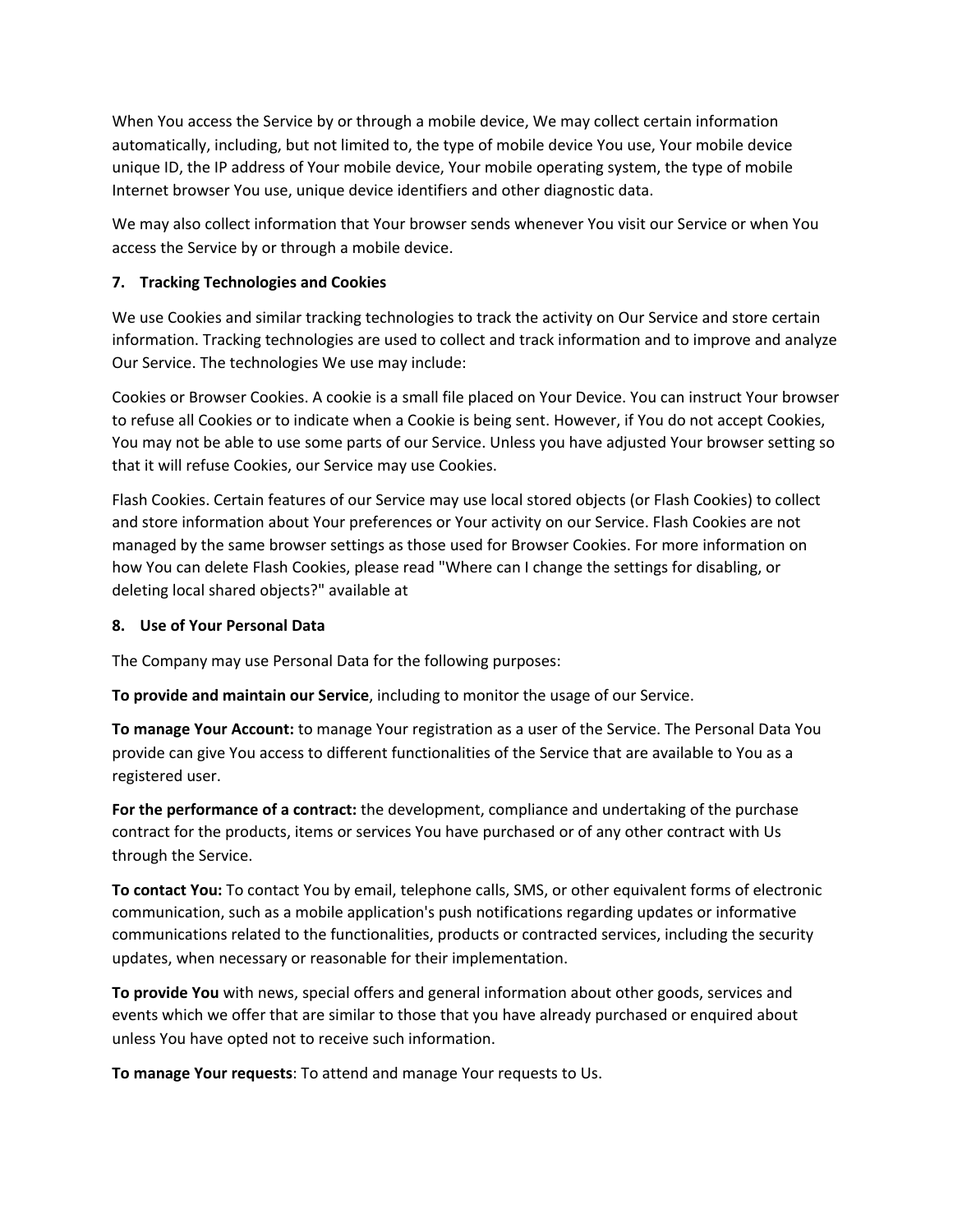**For business transfers:** We may use Your information to evaluate or conduct a merger, divestiture, restructuring, reorganization, dissolution, or other sale or transfer of some or all of Our assets, whether as a going concern or as part of bankruptcy, liquidation, or similar proceeding, in which Personal Data held by Us about our Service users is among the assets transferred.

**For other purposes**: We may use Your information for other purposes, such as data analysis, identifying usage trends, determining the effectiveness of our promotional campaigns and to evaluate and improve our Service, products, services, marketing and your experience.

### **We may share Your personal information in the following situations:**

**With Service Providers:** We may share Your personal information with Service Providers to monitor and analyze the use of our Service, to contact You.

**For business transfers:** We may share or transfer Your personal information in connection with, or during negotiations of, any merger, sale of Company assets, financing, or acquisition of all or a portion of Our business to another company.

**With Affiliates:** We may share Your information with Our affiliates, in which case we will require those affiliates to honor this Privacy Policy. Affiliates include Our parent company and any other subsidiaries, joint venture partners or other companies that We control or that are under common control with Us.

**With business partners**: We may share Your information with Our business partners to offer You certain products, services or promotions.

**With other users:** when You share personal information or otherwise interact in the public areas with other users, such information may be viewed by all users and may be publicly distributed outside. If You interact with other users or register through a Third-Party Social Media Service, Your contacts on the Third-Party Social Media Service may see Your name, profile, pictures and description of Your activity. Similarly, other users will be able to view descriptions of Your activity, communicate with You and view Your profile.

**With Your consent**: We may disclose Your personal information for any other purpose with Your consent.

# **9. Accuracy**

Personal Information will be maintained in as accurate, complete and up-to-date form as is necessary to fulfill the purposes for which it is to be used.

# **10. Openness**

We will make information available to you about our policies and practices with respect to the management of your Personal Information.

# **11. Retention of Your Personal Data**

The Company will retain Your Personal Data only for as long as is necessary for the purposes set out in this Privacy Policy. We will retain and use Your Personal Data to the extent necessary to comply with our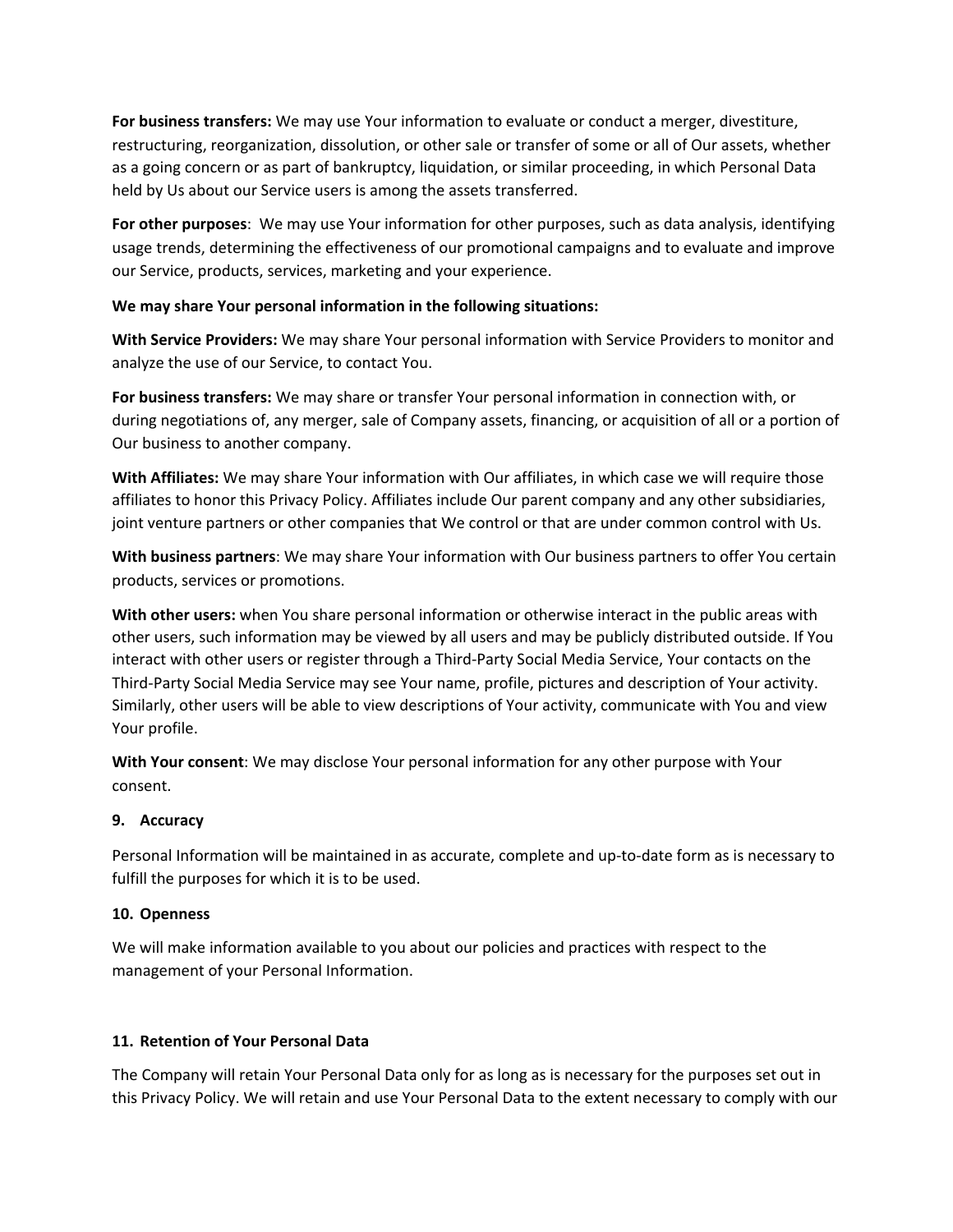legal obligations (for example, if we are required to retain your data to comply with applicable laws), resolve disputes, and enforce our legal agreements and policies.

The Company will also retain Usage Data for internal analysis purposes. Usage Data is generally retained for a shorter period of time, except when this data is used to strengthen the security or to improve the functionality of Our Service, or We are legally obligated to retain this data for longer time periods.

### **12. Transfer of Your Personal Data**

Your information, including Personal Data, is processed at the Company's operating offices and in any other places where the parties involved in the processing are located. It means that this information may be transferred to — and maintained on — computers located outside of Your state, province, country or other governmental jurisdiction where the data protection laws may differ than those from Your jurisdiction.

Your consent to this Privacy Policy followed by Your submission of such information represents Your agreement to that transfer.

The Company will take all steps reasonably necessary to ensure that Your data is treated securely and in accordance with this Privacy Policy and no transfer of Your Personal Data will take place to an organization or a country unless there are adequate controls in place including the security of Your data and other personal information.

### **13. Disclosure of Your Personal Data**

### **Business Transactions**

If the Company is involved in a merger, acquisition or asset sale, Your Personal Data may be transferred. We will provide notice before Your Personal Data is transferred and becomes subject to a different Privacy Policy.

### **Law enforcement**

Under certain circumstances, the Company may be required to disclose Your Personal Data if required to do so by law or in response to valid requests by public authorities (e.g. a court or a government agency).

### **Other legal requirements**

The Company may disclose Your Personal Data in the good faith belief that such action is necessary to:

Comply with a legal obligation

Protect and defend the rights or property of the Company

Prevent or investigate possible wrongdoing in connection with the Service

Protect the personal safety of Users of the Service or the public

Protect against legal liability

# **14. Security of Your Personal Data:**